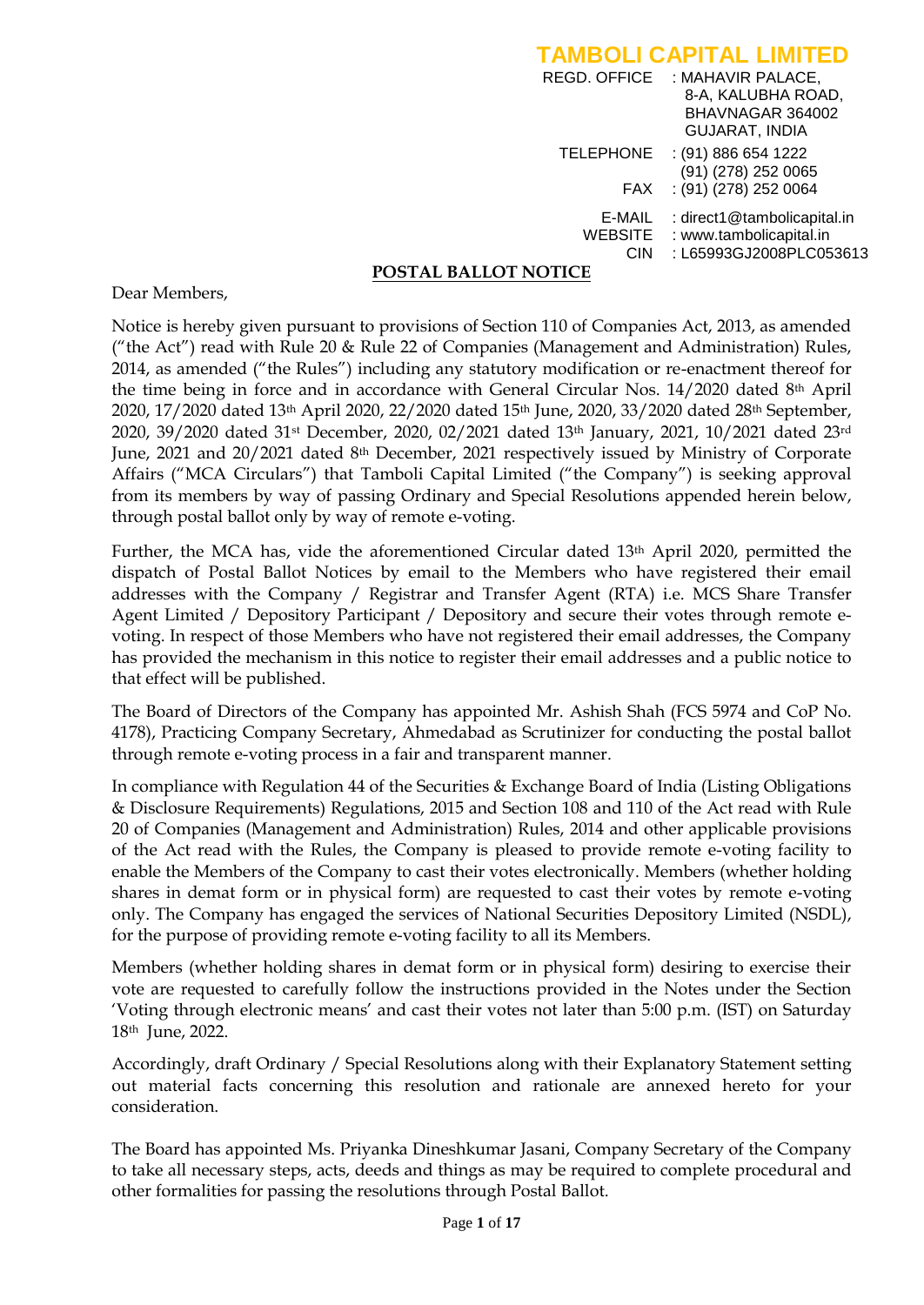#### **SPECIAL BUSINESSES:**

#### **1. APPOINTMENT OF MR. VIPUL H. PATHAK AS A DIRECTOR OF THE COMPANY:**

To consider, and if thought fit, to pass with or without modifications the following resolution as an **Ordinary Resolution:**

**"RESOLVED THAT** subject to provisions of Sections 152, 160 and other applicable provisions, if any, of the Companies Act, 2013 (the "Act") and the rules made thereunder, including any statutory modification(s) or re-enactment(s) thereof, for the time being in force, including the Companies (Appointment and Qualification of Directors) Rules, 2014, as amended from time to time, applicable provisions of the SEBI (Listing Obligations and Disclosure Requirements) Regulations, 2015 ("SEBI LODR") (including any statutory modification(s) or re-enactment(s) thereof, for the time being in force) and pursuant to the recommendations of the Nomination & Remuneration Committee and that of the Board of Directors thereof, Mr. Vipul Pathak (DIN: 09391337), who was appointed as an Additional Director w.e.f. November 12, 2021 and in respect of whom the Company has received a notice in writing from a member under Section 160 of the Act proposing his candidature for the office of the Director of the Company, be and is hereby appointed as a Director of the Company, liable to retire by rotation.

**FURTHER RESOLVED THAT** any one of the Directors of the Company or Company Secretary of the Company be and are hereby severally authorized to do the necessary filings with the Registrar of Companies, prepare certified true copies of the aforementioned resolution and issue such certified copies to any person, entity or governmental authority and to do all such acts, deeds and things as may be required to give effect to the above resolution."

### **2. APPOINTMENT OF MR. VIPUL PATHAK AS A WHOLE-TIME DIRECTOR OF THE COMPANY:**

To consider and if thought fit, to pass the following resolution, as an **Ordinary Resolution:**

**"RESOLVED THAT** pursuant to the provisions of Section 196, 197, 203 and any other applicable provisions of the Companies Act, 2013 and the rules made there under (including any statutory modification(s) or re-enactment thereof for the time being in force), Companies (Appointment and Remuneration of Managerial Personnel) Rules, 2014 (including any statutory modification(s) or re-enactment thereof for the time being in force) read with Schedule V of the Companies Act, 2013 and Articles of Association of the Company, and in accordance with the recommendations received from the Nomination and Remuneration Committee and the Board, consent of the members be and is hereby given to appoint Mr. Vipul Harshadrai Pathak (DIN: 09391337) as Whole Time Director of the Company for a period of 5(five) years effective from 12.11.2021 to 11.11.2026 at the remuneration and upon such terms and conditions as contained in the agreement entered into between the Company and Mr. Vipul Harshadrai Pathak, and the summary of the said terms are mentioned in the explanatory statement in this notice.

**RESOLVED FURTHER THAT** the Board of Directors (hereinafter referred to as "the Board") of the Company be and is hereby authorized to exercise powers and it's discretion, to alter and vary from time to time the terms and conditions of the said appointments, subject to same is in compliance with the provisions of Schedule V of the Companies Act, 2013 or any statutory modification(s) or re-enactment thereof."

**"RESOLVED FURTHER THAT** the Board be and is hereby authorized to do all such acts, deeds, matter and things as may be necessary, expedient or desirable to give effect to this Resolution and/or to make modification as may be deemed to be in the best interest of the Company."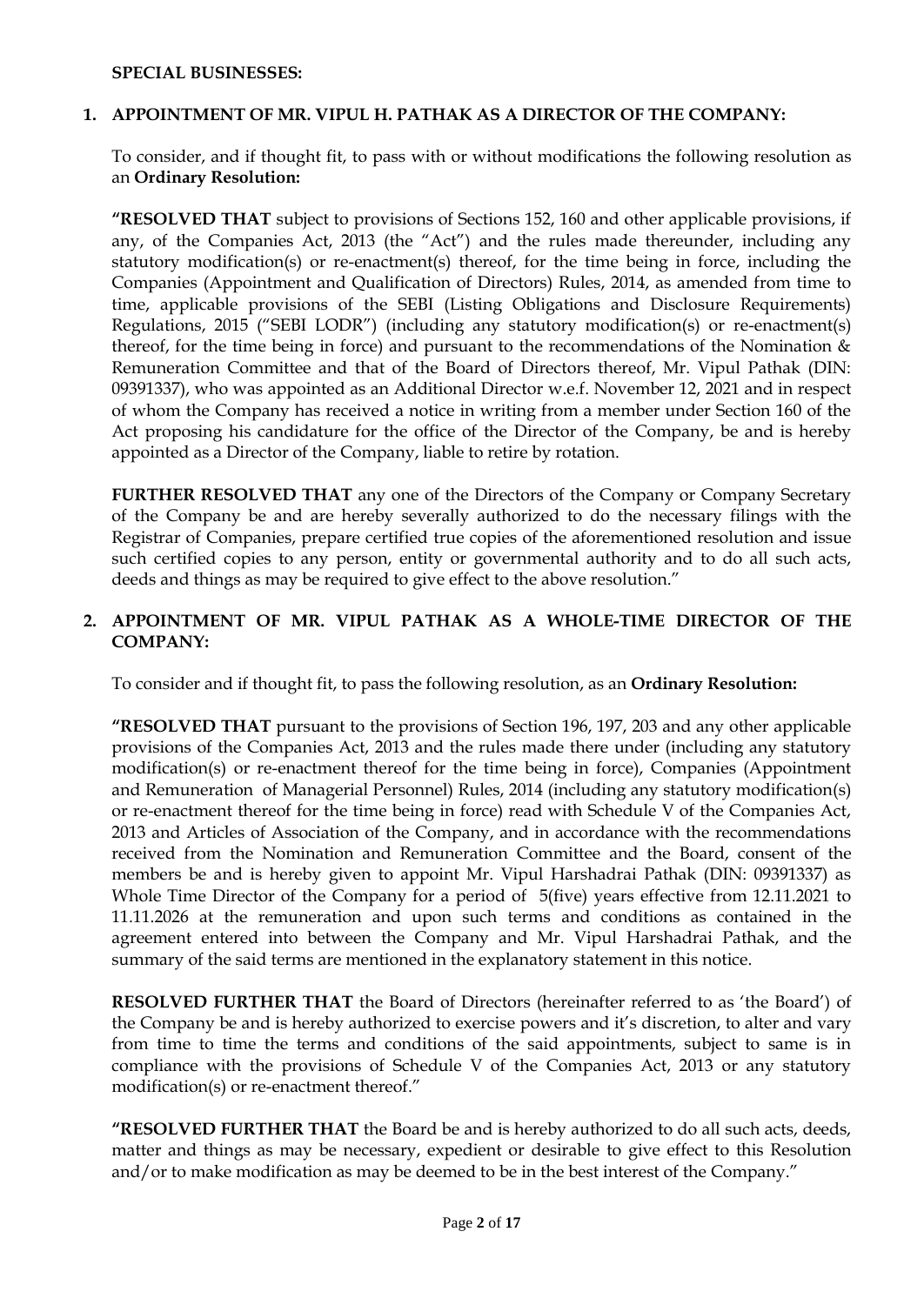### **3. APPOINTMENT OF MR. SUKETU SHAH AS AN INDEPENDENT DIRECTOR OF THE COMPANY:**

To consider and if thought fit, to pass the following resolution, as a **Special Resolution:**

**"RESOLVED THAT** pursuant to provisions of Section 149, 152 and other applicable provisions, if any, of the Companies Act, 2013 (the Act) and Regulation 17(1)(C) and Regulation 25(2A) and other applicable provisions of the Securities and Exchange Board of India (Listing Obligations and Disclosure Requirements) Regulations, 2015 and the Articles of Association of the Company, Mr. Suketu Nareshbhai Shah (DIN: 07211283) was appointed as an Additional Director (Non-Executive Independent Director) of the Company with effect from 25.03.2022 and holds office in terms of Section 161(1) of the Act, and who has submitted a declaration that he meets the criteria of independence in terms of Section 149(6) of the Act and Regulation 16(1)(b) of Securities and Exchange Board of India (Listing Obligations and Disclosure Requirements) Regulations, 2015 and in respect of whom the Company has received recommendation from the Nomination and Remuneration Committee and notice in writing under Section 160(1) of the Companies Act, 2013 from a member of the Company proposing his candidature for office of Director of the Company be and is hereby appointed as Non-Executive Independent Director of the Company, for a period of 5 consecutive years i.e. from 25.03.2022 to 24.03.2027."

**RESOLVED FURTHER THAT** any of the Directors or Company Secretary of the Company be and are hereby severally authorized to do all things, deeds and acts as may be necessary and expedient to give effect to this resolution".

### **4. RE-CLASSIFICATION OF STATUS FROM PROMOTER CATEGORY TO PUBLIC CATEGORY:**

To consider and if thought fit, to pass the following resolution, as an **Ordinary Resolution:**

**"RESOLVED THAT** pursuant to Regulation 31A and other relevant provisions of the SEBI (Listing Obligations and Disclosure Requirements) Regulations, 2015 and the applicable provisions of the Companies Act, 2013 ('Act') read with the Rules framed there under ('the Act'), the approval of the Members be and is hereby accorded for re-classification of following shareholders of Promoter Group for reclassification of their status from "Promoter and Promoter Group" category to "Public" category of the Company.

| Sr. No. | <b>Name of Shareholders</b>   | No. of Equity      | $\%$ of      |
|---------|-------------------------------|--------------------|--------------|
|         |                               | <b>Shares</b> held | Shareholding |
|         | Mr. Mehul Bipin Tamboli       | NII.               | NII.         |
|         | Mrs. Julie Mehul Tamboli      | NIL                | NIL          |
|         | Ms. Anushri Mehulbhai Tamboli | 928                | 0.01         |
|         | Mr. P. A. Subramanian         | 3200               | 0.03         |

**RESOLVED FURTHER THAT** the above applicants have confirmed that all the conditions specified in sub-clause (i) to (vii) of clause (b) of sub-regulation (3) of Regulation 31A of SEBI (Listing Obligations and Disclosure Requirements) Regulations, 2015 were complied with and also confirmed that at all times from the date of such reclassification, shall continue to comply with conditions as mentioned below as per Regulation 31A of SEBI (LODR) Regulations, 2015 post reclassification from "Promoter & Promoter Group" to "Public".

**RESOLVED FURTHER THAT** that the promoters seeking re-classification along with the persons related to the promoters seeking reclassification and person acting in concert will not:

- i. have any special rights through formal or informal agreements.
- ii. hold more than 10% of the paid-up capital of the Company.
- iii. act as a Key Managerial person for a period of more than three years from the date of Shareholders approval.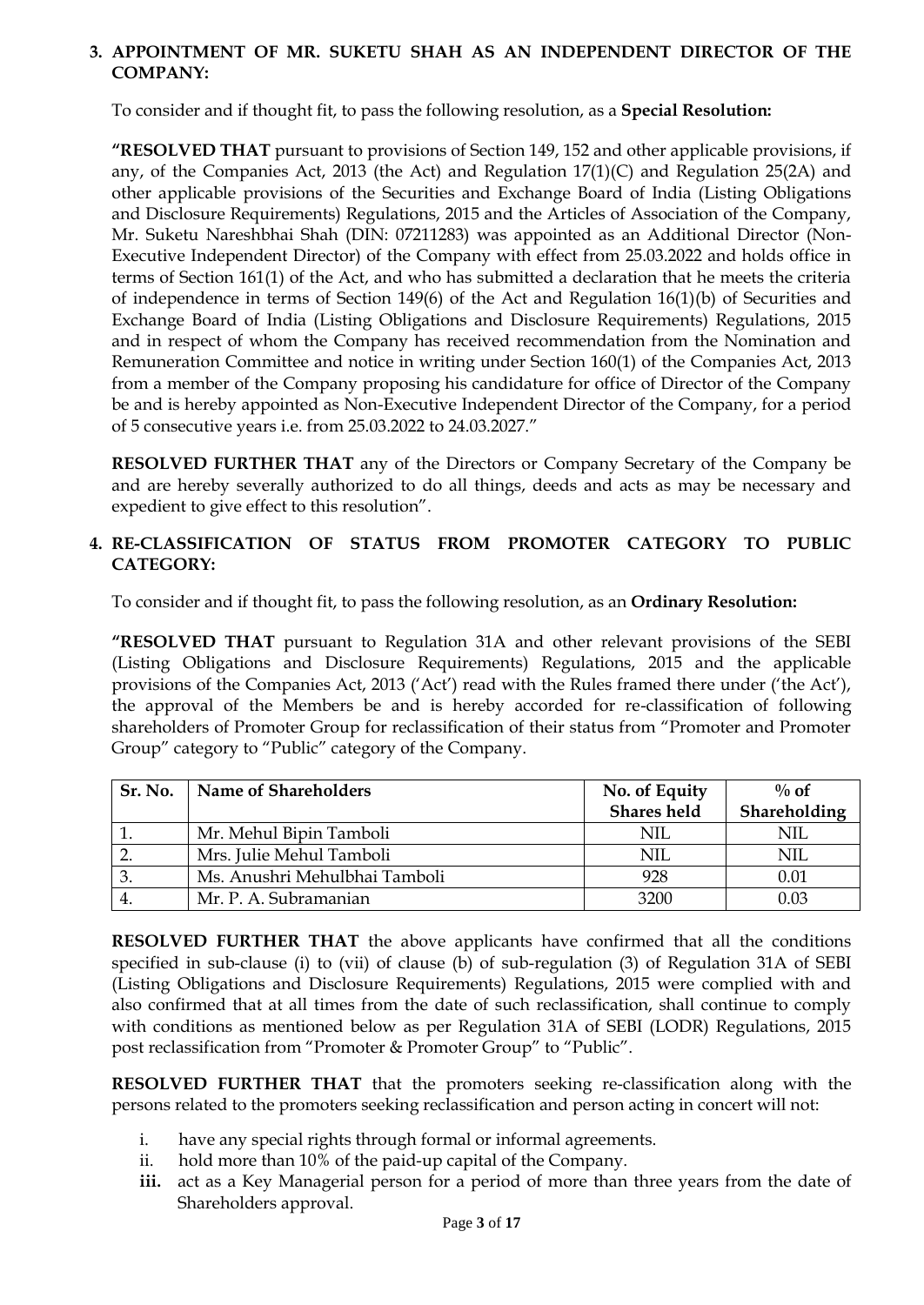**RESOLVED FURTHER THAT** the Board be and is hereby authorised to take all such steps as may be necessary, proper and expedient to give effect to this resolution.

**RESOLVED FURTHER THAT** the Board be and is hereby authorised to delegate all or any of the powers conferred on it by or under this Resolution to any Committee of Directors of the Company or to any Director of the Company or any other officer(s) or employee(s) of the Company as it may consider appropriate in order to give effect to this Resolution including filing of necessary forms and returns with the Ministry of Corporate Affairs, Stock Exchanges and other concerned authorities.

**RESOLVED FURTHER THAT** on approval of the Stock Exchange(s) upon application for reclassification of the aforementioned Applicants, the Company shall effect such reclassification in the Statement of Shareholding pattern from immediate succeeding quarter under Regulation 31 of SEBI Listing Regulations and will ensure necessary compliance to Securities and Exchange Board of India (Substantial Acquisition of Shares and Takeovers) Regulations, 2011, Securities and Exchange Board of India (Prohibition of Insider Trading) Regulations, 2015 and other applicable provisions."

> By order of Board of Directors **For Tamboli Capital Limited**

**Sd/- (Vaibhav Tamboli) Whole-time Director & CEO DIN: 00146081**

**Date: 7th May, 2022 Place: Bhavnagar**

**Registered Office:** Mahavir Palace 8-A, Kalubha Road, Bhavnagar – 364001.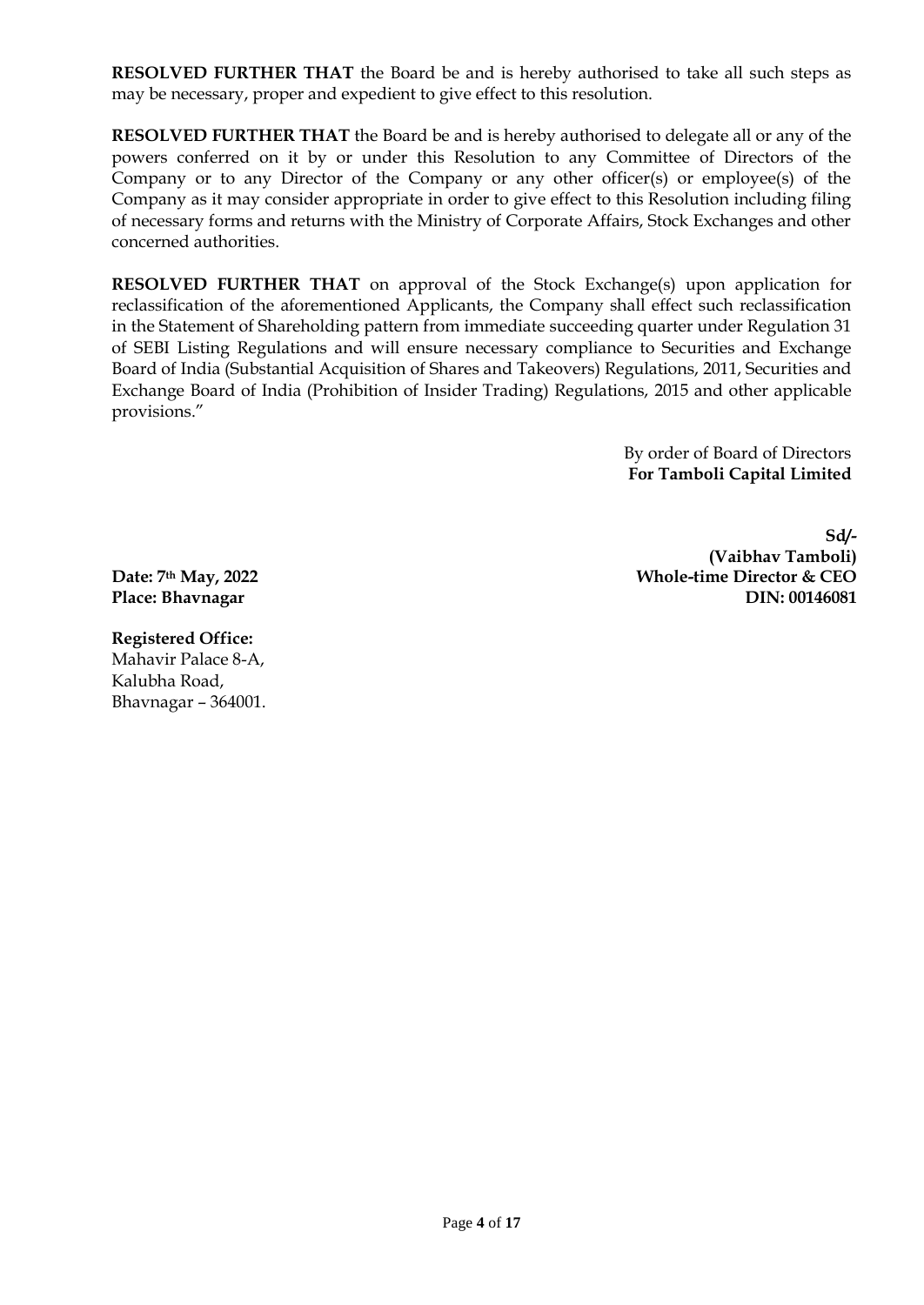### **NOTES:**

- 1. The explanatory statement pursuant to Section 102 of the Companies Act, 2013 read together with Rule 22 of the Companies (Management and Administration) Rules, 2014 and other applicable provisions, setting out material facts and reasons in relation to the proposed businesses are mentioned in Item No. 1 to 4.
- 2. In conformity with MCA circular, Notice will be sent through electronic means only to the Member(s) whose names appear in the Register of Members/ List of Beneficial Owners of the Company as on the cut-off date Friday, 13th May, 2022 and the said date will be considered for the purpose of remote e-voting. A person who is not a member as on the cut-off date should treat this Notice for information purpose only.
- 3. In compliance with the provisions of Sections 108 and 110 of the Act and Rule 20 of the Companies (Management and Administration) Rules, 2014, as amended from time to time and Regulation 44 of the Securities and Exchange Board of India (Listing Obligations and Disclosure Requirements) Regulations, 2015, the Company provides the Members the facility to exercise their right to vote by electronic means through remote e-voting services provided by NSDL. The instructions for remote e-voting are annexed to this Notice. The remote e-voting shall commence on Friday, 20<sup>th</sup> May, 2022 at 9.00 a.m. (IST) and shall end on Saturday, 18<sup>th</sup> June, 2022 at 5.00 p.m. (IST). Remote E-voting shall not be allowed beyond the said date and time.
- 4. The Board of Directors of the Company ("the Board"), has appointed Mr. Ashish Shah, Practicing Company Secretary, Ahmedabad (Membership No. FCS 5974 and CoP No. 4178) as the Scrutinizer, for conducting the remote e-voting process in a fair and transparent manner. The Scrutinizer's decision on the validity of votes cast will be final.
- 5. The Resolution, if passed by the requisite majority through Postal Ballot, will be deemed to have been passed on the last date specified for voting i.e. Saturday, 18th June, 2022.
- 6. Members can raise questions in advance a[t direct1@tambolicapital.in.](mailto:direct1@tambolicapital.in)
- 7. Relevant documents referred to in the Postal Ballot Notice and the Statement are available for inspection by the Members at the Registered Office of the Company during 11:00 a.m. (IST) to 05:00 p.m. (IST) on all working days (Monday-Friday) from the date of dispatch of the Notice till the last date for voting.
- 8. The Notice has also been placed on Company's website: [www.tambolicapital.in](http://www.tambolicapital.in/) and NSDL's e-voting website i.e. [www.evoting.nsdl.com](http://www.evoting.nsdl.com/) website and will also be available on the website of stock exchanges i.e., [www.bseindia.com.](http://www.bseindia.com/)
- 9. Institutional Members (i.e. other than individuals, HUF`s, NRI`s etc.) are required to send scanned copy (PDF/JPEG Format) of the relevant board resolution/authority letter, etc. together with attested specimen signature of the duly authorised signatory(ies) who are authorised to vote, to the Scrutinizer through e-mail to [ashish@ravics.com](mailto:ashish@ravics.com) with a copy marked to [evoting@nsdl.co.in.](mailto:evoting@nsdl.co.in)
- 10. Pursuant to Section 101 of the Companies Act, 2013 and Rules made thereunder, the companies are allowed to send communication to the Members electronically. We, thus, request you to kindly register/update your email ids with your respective depository participant and Company"s Registrar and Share Transfer Agent (in case of physical shares) and make this initiative a success.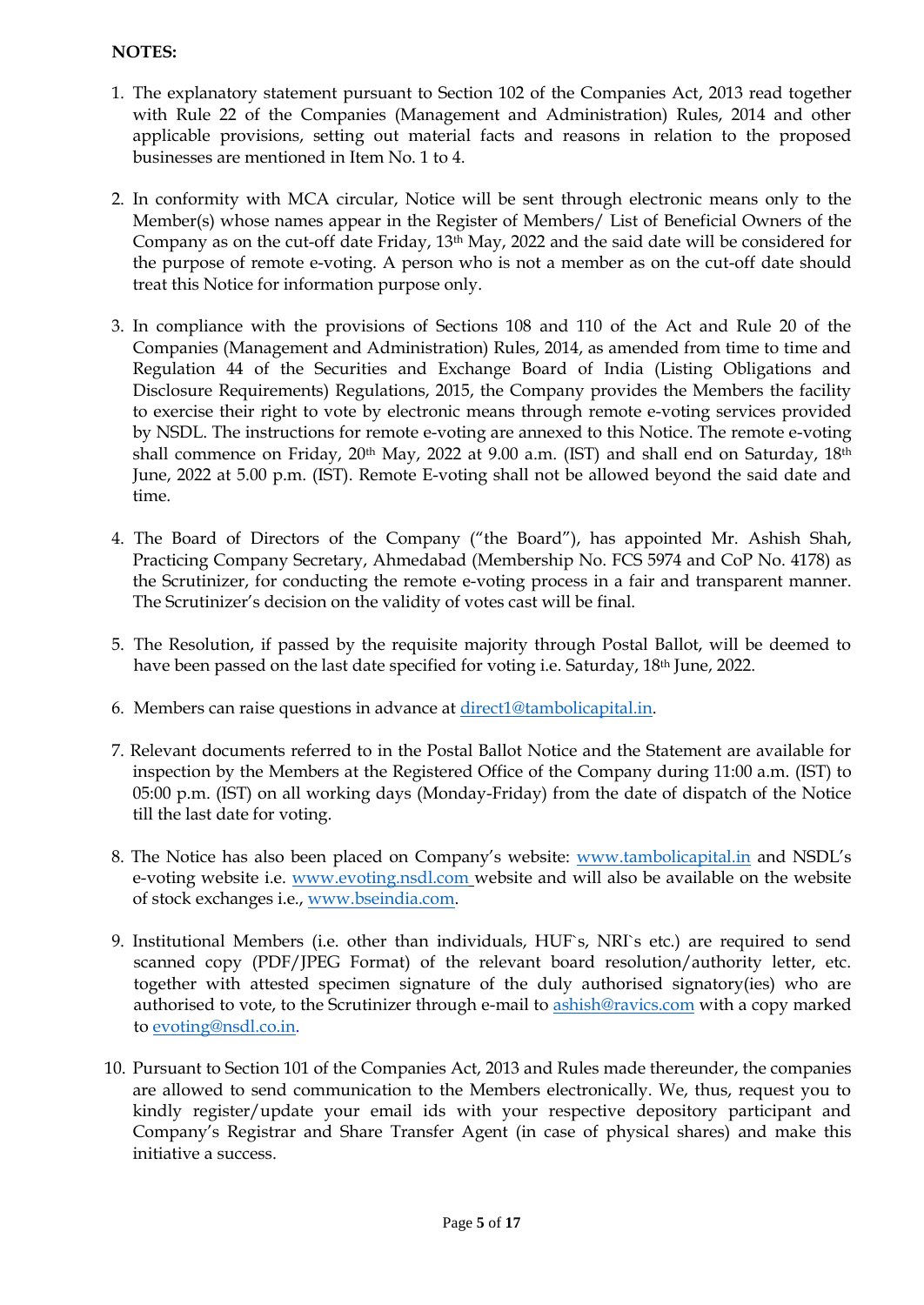- 11. Members holding shares in physical form are requested to promptly notify in writing any changes in their address/bank account details to the Company. Members holding shares in electronic form are requested to notify the changes in the above particulars, if any, directly to their Depository Participants (DP).
- 12. Members desiring any information pursuant to any item on the Agenda are requested to write sufficiently early so as to reach the Company at least 7 days prior to the AGM, through e-mail on: direct1@tambolicapital.in. The same will be replied by the Company suitably.

### **Process for those shareholders whose email ids are not registered with the depositories for procuring user id and password and registration of e mail ids for e-voting for the resolutions set out in this notice:**

- 1. In case shares are held in physical mode please provide Folio No., Name of shareholder, scanned copy of the share certificate (front and back), PAN (self attested scanned copy of PAN card), AADHAR (self-attested scanned copy of Aadhar Card) by email to [direct1@tambolicapital.in.](mailto:direct1@tambolicapital.in)
- 2. In case shares are held in demat mode, please provide DPID-CLID (16 digit DPID + CLID or 16 digit beneficiary ID), Name, client master or copy of Consolidated Account statement, PAN (self attested scanned copy of PAN card), AADHAR (self-attested scanned copy of Aadhar Card) to [direct1@tambolicapital.in](mailto:direct1@tambolicapital.in) If you are an Individual shareholders holding securities in demat mode, you are requested to refer to the login method explained at step 1 (A) i.e. Login method for e-Voting and joining virtual meeting for Individual shareholders holding securities in demat mode.
- 3. Alternatively shareholder/members may send a request to evoting@nsdl.co.in for procuring user id and password for e-voting by providing above mentioned documents.
- 4. The Individual shareholders holding securities in demat mode are allowed to vote through their demat account maintained with Depositories and Depository Participants. Shareholders are required to update their mobile number and email ID correctly in their demat account in order to access e-Voting facility.

# **VOTING THROUGH ELECTRONIC MEANS:**

# **The instructions for Members voting electronically are as under:**

- a) The voting period begins on Friday, 20<sup>th</sup> May, 2022 at 9.00 a.m. (IST) and shall end on Saturday, 18<sup>th</sup> June, 2022 at 5.00 p.m. (IST). During this period Members' of the Company, holding shares either in physical form or in dematerialized form, as on the cut-off date Friday, 13th May, 2022 may cast their vote electronically. The e-voting module shall be disabled by NSDL for voting thereafter. Once the vote on a resolution is cast by a Member, the Member shall not be allowed to change it subsequently.
- b) The details of the process and manner for remote e-voting are explained herein below: Step 1: Access to NSDL e-Voting System
	- a) Log-in method for e-voting for Individual shareholders holding securities in demat mode;
	- b) Login Method for Shareholders other than Individual Shareholders holding Securities in demat mode and Shareholders holding securities in physical mode.

Details on Step 1 are mentioned below:

# **A) Login Method for e-voting for Individual shareholders holding securities in demat mode**

In terms of SEBI circular dated December 9, 2020 on e-Voting facility provided by Listed Companies, Individual shareholders holding securities in demat mode are allowed to vote through their demat account maintained with Depositories and Depository Participants.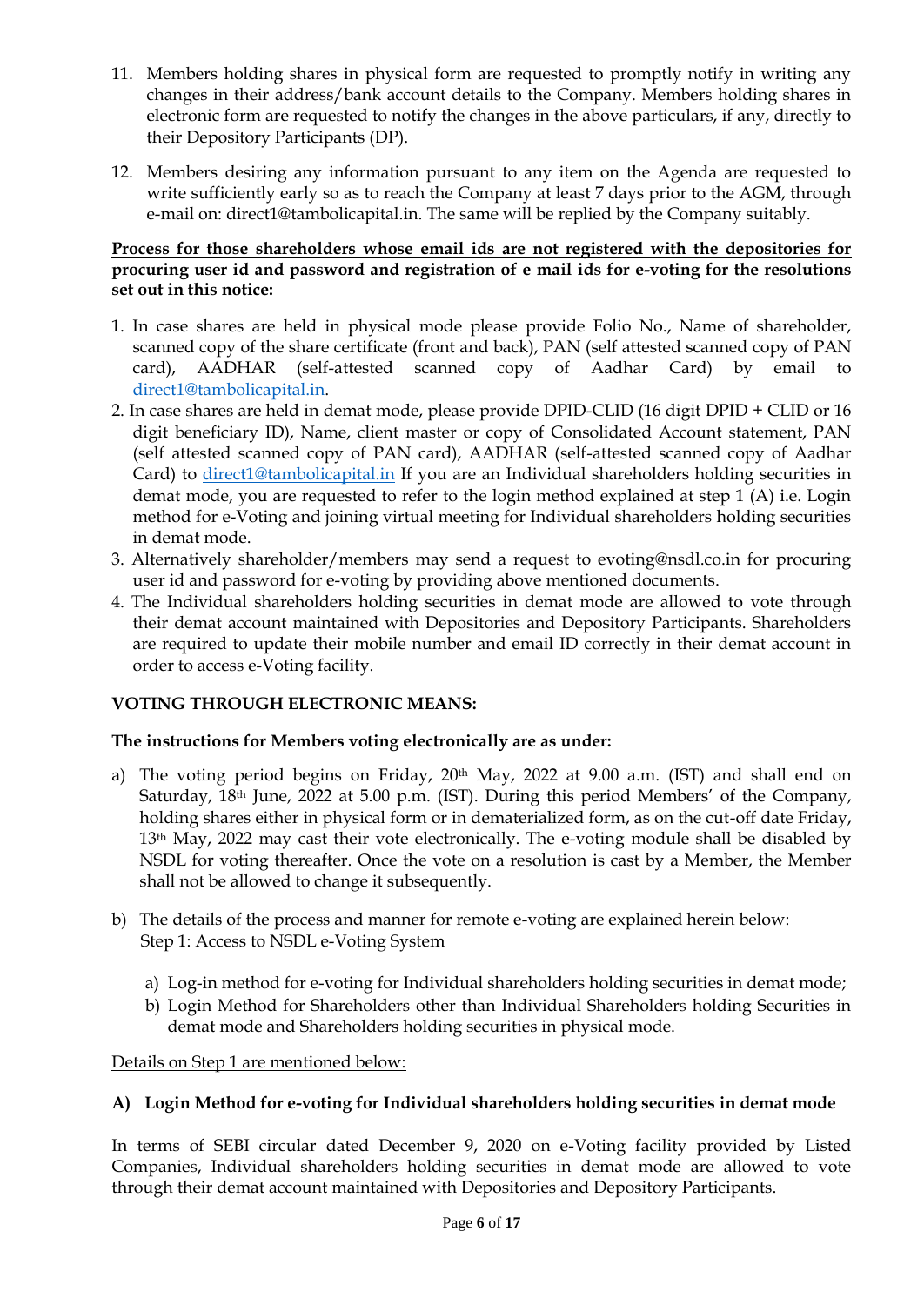Shareholders are advised to update their mobile number and email Id in their demat accounts in order to access e-Voting facility.

Login method for Individual shareholders holding securities in demat mode is given below:

| <b>Type of shareholders</b> | <b>Login Method</b>                                                                                                               |  |  |
|-----------------------------|-----------------------------------------------------------------------------------------------------------------------------------|--|--|
| Individual                  | 1. If you are already registered for NSDL IDeAS facility, please visit the                                                        |  |  |
| Shareholders holding        | e-Services website of NSDL. Open web browser by typing the                                                                        |  |  |
| securities in demat         | following URL: https://eservices.nsdl.com/ either on a Personal                                                                   |  |  |
| mode with NSDL.             | Computer or on a mobile. Once the home page of e-Services is                                                                      |  |  |
|                             | launched, click on the "Beneficial Owner" icon under "Login" which                                                                |  |  |
|                             | is available under "IDeAS" section. A new screen will open. You will                                                              |  |  |
|                             | have to enter your User ID and Password. After successful                                                                         |  |  |
|                             | authentication, you will be able to see e-Voting services. Click on                                                               |  |  |
|                             | "Access to e-Voting" under e-Voting services and you will be able to                                                              |  |  |
|                             | see e-Voting page. Click on options available against company name                                                                |  |  |
|                             | or e-Voting service provider - NSDL and you will be re-directed to                                                                |  |  |
|                             | NSDL e-Voting website for casting your vote during the remote e-                                                                  |  |  |
|                             | Voting period.                                                                                                                    |  |  |
|                             |                                                                                                                                   |  |  |
|                             | 2. If the user is not registered for IDeAS e-Services, option to register                                                         |  |  |
|                             | is available at https://eservices.nsdl.com Select "Register Online<br>IDeAS"<br>Portal<br>click<br>for<br><b>or</b><br>at         |  |  |
|                             | https://eservices.nsdl.com/SecureWeb/IdeasDirectReg.jsp                                                                           |  |  |
|                             | β. Visit the e-Voting website of NSDL. Open web browser by typing the                                                             |  |  |
|                             | following URL: https://www.evoting.nsdl.com/ either on a                                                                          |  |  |
|                             | Personal Computer or on a mobile. Once the home page of e-Voting                                                                  |  |  |
|                             | system is launched, click on the icon "Login" which is available                                                                  |  |  |
|                             | under 'Shareholder/Member' section. A new screen will open. You                                                                   |  |  |
|                             | will have to enter your User ID (i.e. your sixteen digit demat account                                                            |  |  |
|                             | number held with NSDL), Password/OTP and a Verification Code as                                                                   |  |  |
|                             | shown on the screen. After successful authentication, you will be                                                                 |  |  |
|                             | redirected to NSDL Depository site wherein you can see e-Voting                                                                   |  |  |
|                             | page. Click on options available against company name or e-Voting                                                                 |  |  |
|                             | service provider - NSDL and you will be redirected to e-Voting                                                                    |  |  |
|                             | website of NSDL for casting your vote during the remote e-Voting                                                                  |  |  |
|                             | period.                                                                                                                           |  |  |
| Individual                  | 1. Existing users who have opted for Easi / Easiest, they can                                                                     |  |  |
| Shareholders holding        | login through their user id and password. Option will be                                                                          |  |  |
| securities in demat         | available<br>reach e-Voting page without<br>made<br>to<br>any                                                                     |  |  |
| mode with CDSL.             | further authentication. The URL for users to login to Easi /                                                                      |  |  |
|                             | are https://web.cdslindia.com/myeasi/home/login<br>Easiest<br>or                                                                  |  |  |
|                             | www.cdslindia.com and click on New System Myeasi.                                                                                 |  |  |
|                             | After successful login of Easi/Easiest, the user will be also able to see<br>2.                                                   |  |  |
|                             | the E Voting Menu. The Menu will have links of e-Voting service                                                                   |  |  |
|                             |                                                                                                                                   |  |  |
|                             | provider i.e. NSDL. Click on NSDL to cast your vote.                                                                              |  |  |
|                             | If the user is not registered for Easi/Easiest, option to register is<br>3.                                                       |  |  |
|                             | available<br>at                                                                                                                   |  |  |
|                             | https://web.cdslindia.com/myeasi/Registration/EasiRegistration<br>4. Alternatively, the user can directly access e-Voting page by |  |  |
|                             | providing demat Account Number and PAN No. from a link in                                                                         |  |  |
|                             | www.cdslindia.com home page. The system will authenticate the                                                                     |  |  |
|                             |                                                                                                                                   |  |  |
|                             | user by sending OTP on registered Mobile & Email as recorded in                                                                   |  |  |
|                             | the demat Account. After successful authentication, user will be                                                                  |  |  |
|                             | provided links for the respective ESP i.e. NSDL where the e-Voting is                                                             |  |  |
|                             | in progress.                                                                                                                      |  |  |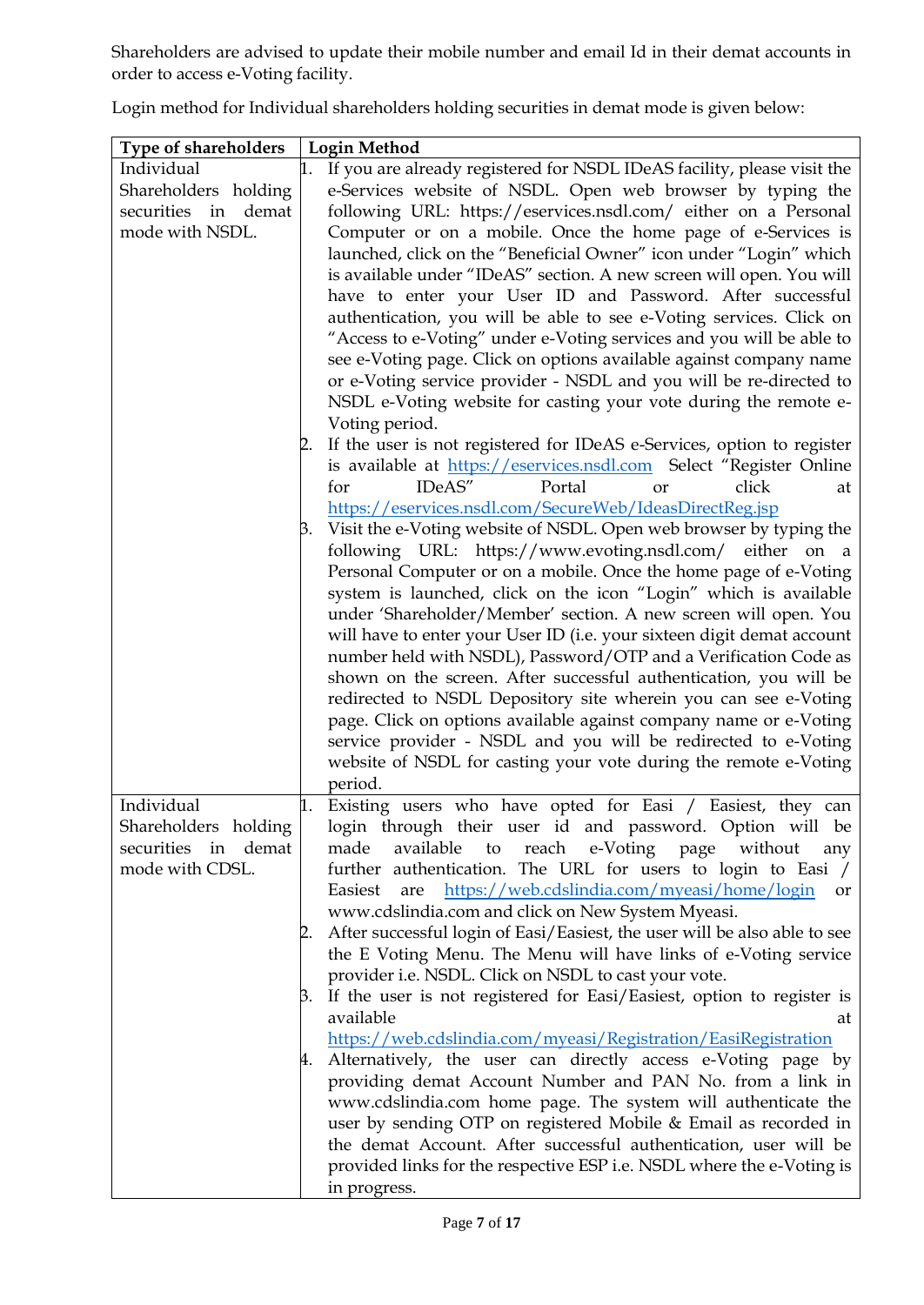| Individual    | You can also login using the login credentials of your demat account                        |
|---------------|---------------------------------------------------------------------------------------------|
|               | Shareholders (holding   through your Depository Participant registered with NSDL/CDSL for   |
|               | securities in demat e-Voting facility. Once login, you will be able to see e-Voting option. |
|               | mode) login through Once you click on e-Voting option, you will be redirected to            |
| their         | depository   NSDL/CDSL Depository site after successful authentication, wherein             |
| participants. | you can see e-Voting feature. Click on options available against                            |
|               | company name or e-Voting service provider-NSDL and you will be                              |
|               | redirected to e-Voting website of NSDL for casting your vote during the                     |
|               | remote e-Voting period.                                                                     |

Important note: Members who are unable to retrieve user ID/Password are advised to use Forget User ID and Forget Password option available at abovementioned website.

Helpdesk for Individual Shareholders holding securities in demat mode for any technical issues related to login through Depository i.e. NSDL and CDSL.

| Login Type                         | <b>Helpdesk Details</b>                                                        |
|------------------------------------|--------------------------------------------------------------------------------|
| Individual                         | Shareholders holding   Members facing any technical issue in login can contact |
|                                    | securities in demat mode with NSDL NSDL helpdesk by sending a request at       |
|                                    | evoting@nsdl.co.in or call at toll free no.: 1800 1020 990                     |
|                                    | and 1800 22 44 30                                                              |
| Individual                         | Shareholders holding   Members facing any technical issue in login can contact |
| securities in demat mode with CDSL | CDSL helpdesk by sending a request at                                          |
|                                    | helpdesk.evoting@cdslindia.com or contact at 022-                              |
|                                    | 23058738 or 022-23058542-43                                                    |

- B) Login Method for Shareholders other than Individual shareholders holding securities in demat mode and shareholders holding securities in physical mode
	- I) Visit the e-voting website of NSDL. Open web browser by typing the following URL: https://www.evoting.nsdl.com/ either on a Personal Computer or on a mobile.
	- II) Once the home page of e-voting system is launched, click on the icon "Login" which is available under "Shareholders/Members" section
	- III) A new screen will open. You will have to enter your User ID, your Password and a Verification Code as shown on the screen. Alternatively, if you are registered for NSDL eservices i.e. IDEAS, you can log-in at <https://eservices.nsdl.com/> with your existing IDEAS login. Once you log-in to NSDL eservices after using your log-in credentials, click on e-voting and you can proceed to Step 2, i.e. Cast your vote electronically.

| Manner of holding shares i.e. Demat   Your User ID is |                                              |
|-------------------------------------------------------|----------------------------------------------|
| (NSDL or CDSL) or Physical                            |                                              |
| a) For members who hold shares in                     | 8 Character DP ID followed by 8 Digit        |
| demat account with NSDL                               | Client ID For example if your DP ID is       |
|                                                       | IN300*** and Client ID is 12****** then your |
|                                                       | user ID is IN300***12******                  |
| b) For Members who hold shares in                     | 16 Digit Beneficiary ID                      |
| demat account with CDSL.                              | For example if your Beneficiary ID is        |
|                                                       | $12*******************$                      |
|                                                       | then your user ID is 12**************        |
| c) For Members holding shares in                      | EVEN Number followed by Folio Number         |
| Physical Form.                                        | registered with the Company For example      |
|                                                       | if folio number is 001*** and EVEN is        |
|                                                       | 116873 then user ID is 116873001***          |

IV) Your User Id details are given below: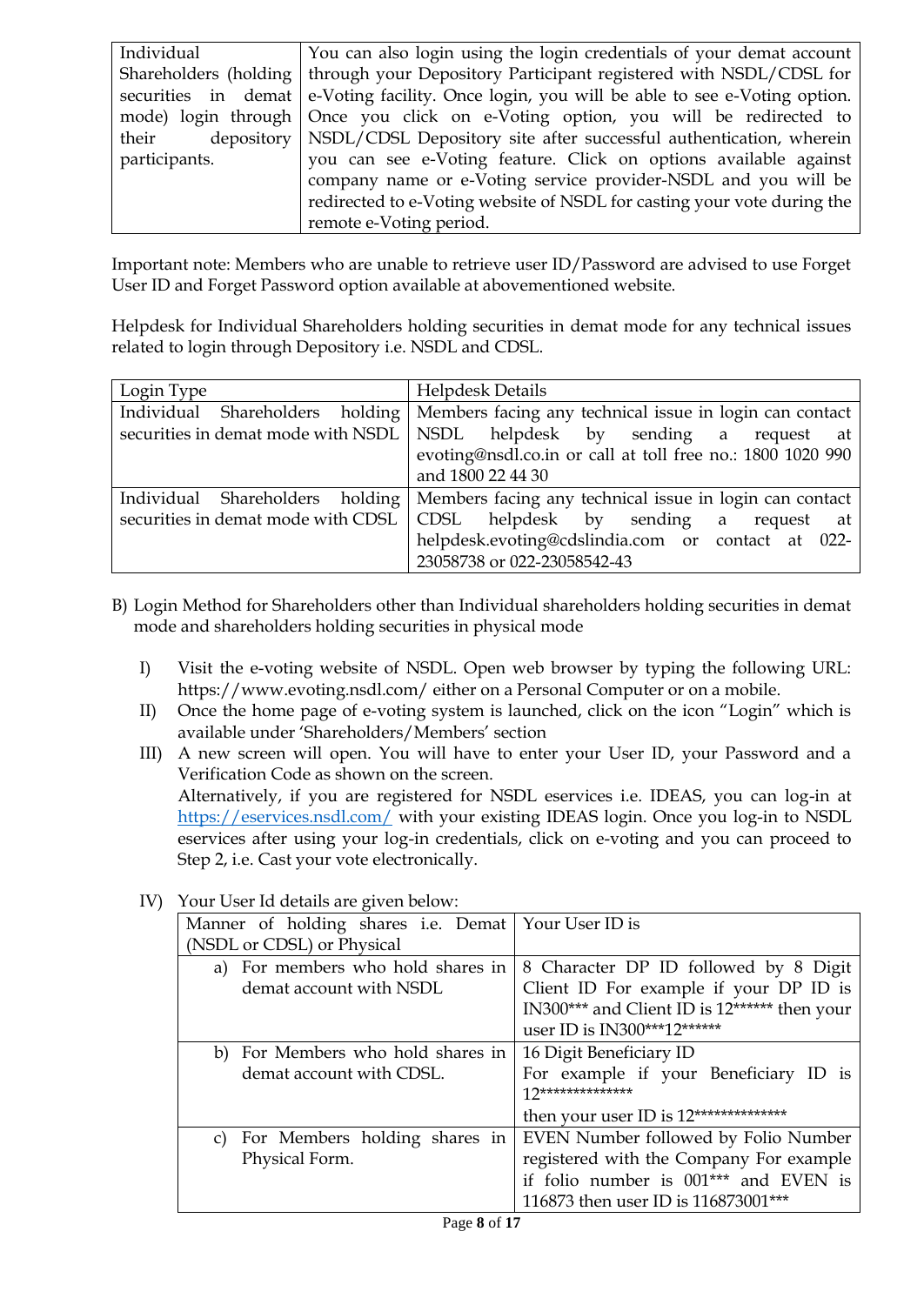- V) Password details for shareholders other than Individual shareholders are given below:
	- i. If you are already registered for e-voting, then you can use your existing password to login and cast your vote.
	- ii. If you are using NSDL e-voting system for the first time, you will need to retrieve the "initial password" which was communicated to you. Once you retrieve your 'initial password', you need to enter the 'initial password' and the system will force you to change your password.
	- iii. How to retrieve your "initial Password"?
		- a) If your email ID is registered in your demat account or with the Company, your "initial password" is communicated to you on your email ID. Trace the email sent to you from NSDL from your mailbox. Open the email and open the attachment i.e. .pdf file. Open the .pdf file. The password to open the .pdf file is your 8 digit client ID for NSDL account, last 8 digits of client ID for CDSL account or folio number for shares held in physical form. The .pdf file contains your "User ID" and your "initial password".
		- b) If your email ID is not registered, please follow steps mentioned below in process for those members whose email ids are not registered.
- VI) If you are unable to retrieve or have not received the "Initial password" or have forgotten your password click on:
	- i. "Forgot User Details/Password?" (If you are holding shares in your demat account with NSDL or CDSL) option available on [www.evoting.nsdl.com.](http://www.evoting.nsdl.com/)
	- ii. "Physical User Reset Password?" (If you are holding shares in physical mode) option available on [www.evoting.nsdl.com.](http://www.evoting.nsdl.com/)
	- iii.If you are still unable to get the password by aforesaid two options, you can send a request at **evoting@nsdl.co.in** mentioning your demat account number/folio number, your PAN, your name and your registered address.
	- iv. Members can also use the OTP (One Time Password) based login for casting the votes on the e-voting system of NSDL.
- VII) After entering your password, tick on Agree to "Terms and Conditions" by selecting on the check box.
- VIII) Now, you will have to click on "Login" button.
- IX) After you click on the "Login" button, Home page of e-Voting will open.

#### **Details on Step-2 are given below:**

How to cast your vote electronically on NSDL e-voting system?

- I. After successful login at Step 1, you will be able to see all the companies "EVEN" in which you are holding shares and whose voting cycle.
- II. Select "EVEN" of company for which you wish to cast your vote during the remote e-voting period.
- III. Now you are ready for e-voting as the Voting page opens.
- IV. Cast your vote by selecting appropriate options i.e. assent or dissent, verify/modify the number of shares for which you wish to cast your vote and click on "Submit" and "Confirm" when prompted.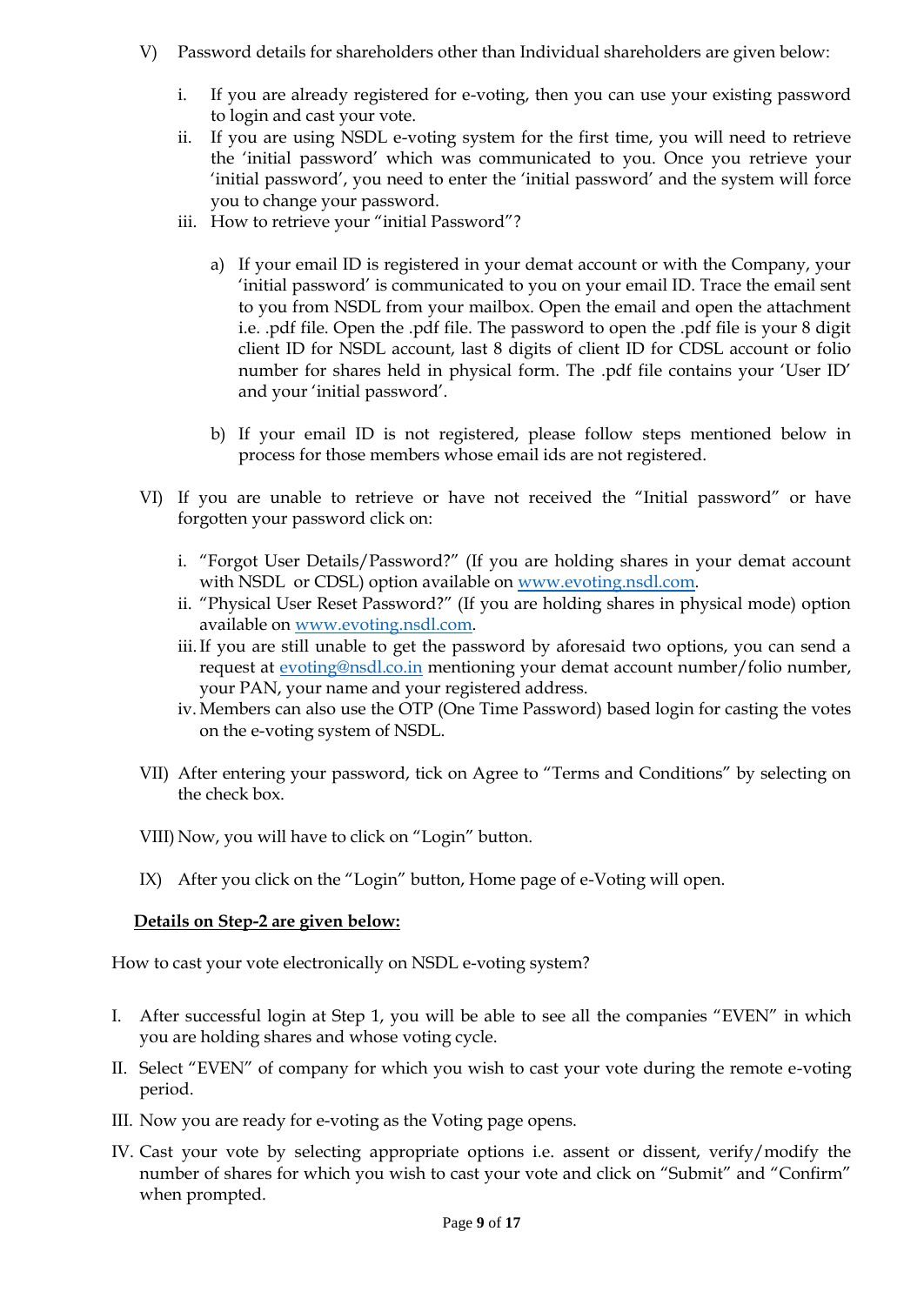- V. Upon confirmation, the message "Vote cast successfully" will be displayed.
- VI. You can also take the printout of the votes cast by you by clicking on the print option on the confirmation page.
- VII. Once you confirm your vote on the resolution, you will not be allowed to modify your vote.
- c) In case of any queries with respect to the manner of voting, you may refer the Frequently Asked Questions (FAQs) for Shareholders and e-voting user manual for Shareholders available at the download section of [www.evoting.nsdl.com](http://www.evoting.nsdl.com/) or call on toll free no.: 1800 1020 990 and 1800 22 44 30 or send a request at evoting@nsdl.co.in or contact Ms. Pallavi Mhatre, Manager, National Securities Depository Ltd., Trade World, "A" Wing, 4th Floor, Kamala Mills Compound, Senapati Bapat Marg, Lower Parel, Mumbai – 400 013, at the designated email ID: [evoting@nsdl.co.in](mailto:evoting@nsdl.co.in) who will also address the grievances connected with the voting by electronic means.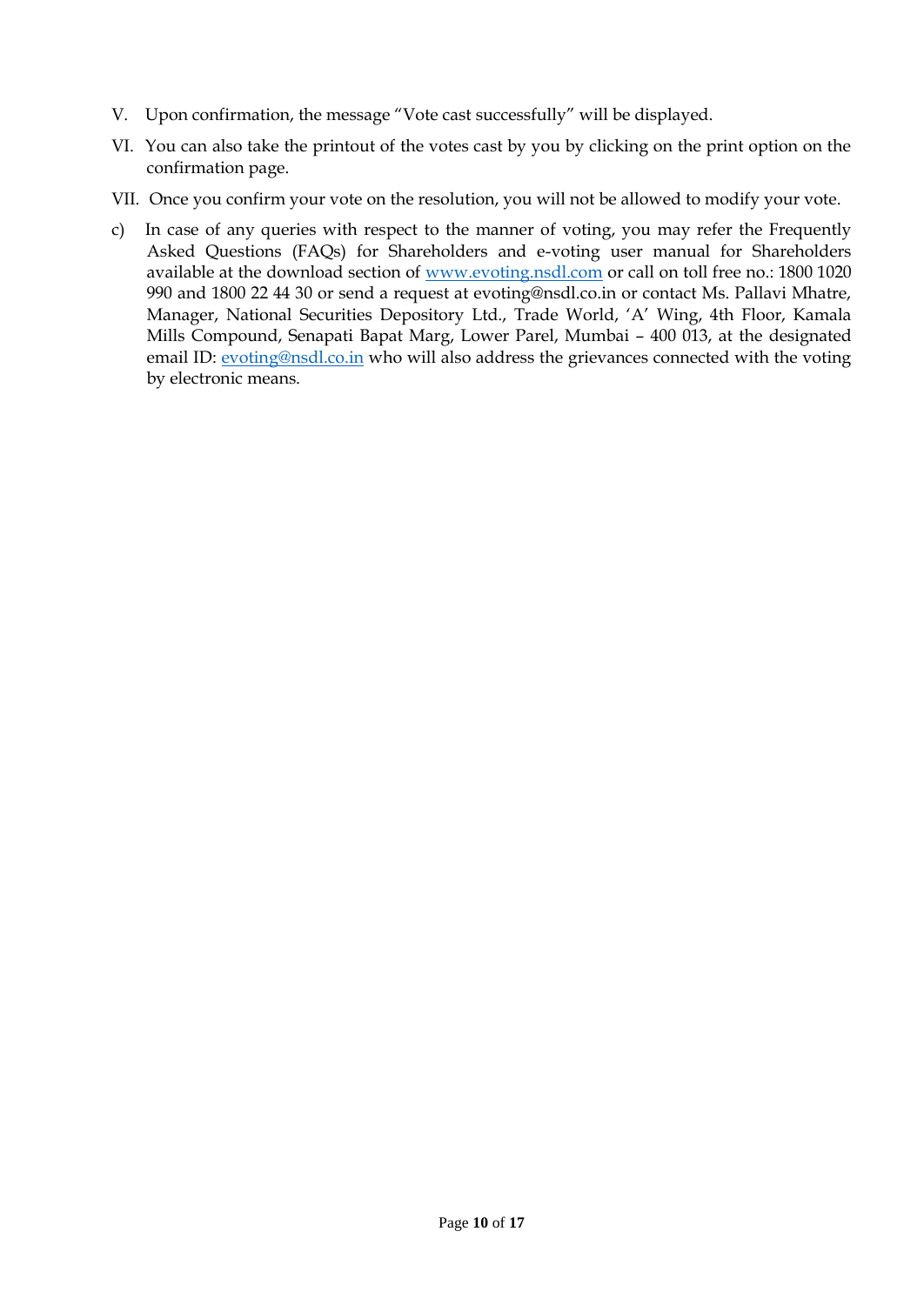### **EXPLANATORY STATEMENT PURSUANT TO SECTION 102 READ WITH SECTION 110 OF THE COMPANIES ACT, 2013:**

As required under Section 102 read with Section 110 of the Companies Act, 2013, the following explanatory statement sets out all the material facts relating to the special businesses mentioned in the accompanying Notice.

#### **ITEM NO. 1:**

Based on recommendation of Nomination and Remuneration Committee, Mr. Vipul H. Pathak was appointed as an Additional Director (designated as Non-Executive Director) by the Board of Directors of the Company with effect from November 12, 2021 pursuant to Section 161 of the Companies Act, 2013 (the "Act") and in accordance with the Articles of Association of the Company.

A brief profile of Mr. Vipul H. Pathak is given separately in Annexure to this Notice.

As per Regulation 17(1C) of the SEBI (Listing Obligations and Disclosure Requirements) Regulations, 2015 ("SEBI LODR"), effective January 1, 2022, a listed entity shall ensure that approval of shareholders for appointment of a person on the Board of Directors is taken at the next general meeting or within a time period of three months from the date of appointment, whichever is earlier.

Further keeping in view the above-mentioned regulatory requirement and considering the experience and expertise of Mr. Vipul H. Pathak, approval of the Members is sought for his appointment as Director of the Company. Once appointed, Mr. Vipul H. Pathak shall be liable to retire by rotation pursuant to Section 152 of the Act.

Mr. Vipul H. Pathak had provided his consent in writing to act as Director in Form DIR 2 pursuant to Rule 8 of Companies (Appointment and Qualification of Directors) Rules, 2014 and a declaration confirming that he is not disqualified from being appointed as a Director in terms of Section 164(2) of the Act, prior to his appointment by the Board of Directors of the Company. The Company has also received a notice in writing under the provisions of Section 160 of the Act from a Member proposing his candidature for the office of Director. Hence, in the opinion of the Board, he fulfills the conditions specified in the Act and the rules made thereunder and also under SEBI LODR for appointment as Director of the Company.

Accordingly, pursuant to the recommendation of Nomination and Remuneration Committee, the Board recommends the resolution as set out in item no. 1 of the Notice for approval of the Members of the Company by way of an Ordinary Resolution.

Except Mr. Vipul H. Pathak, being the appointee, none of the Directors and Key Managerial Personnel of the Company and their relatives are concerned or interested, financially or otherwise, in the resolution set forth in item no. 1 of the Notice.

Additional information in respect of Mr. Vipul H. Pathak pursuant to Regulation 36(3) of the SEBI LODR and the Secretarial Standard on General Meetings (SS-2) of ICSI is given separately in the Notice.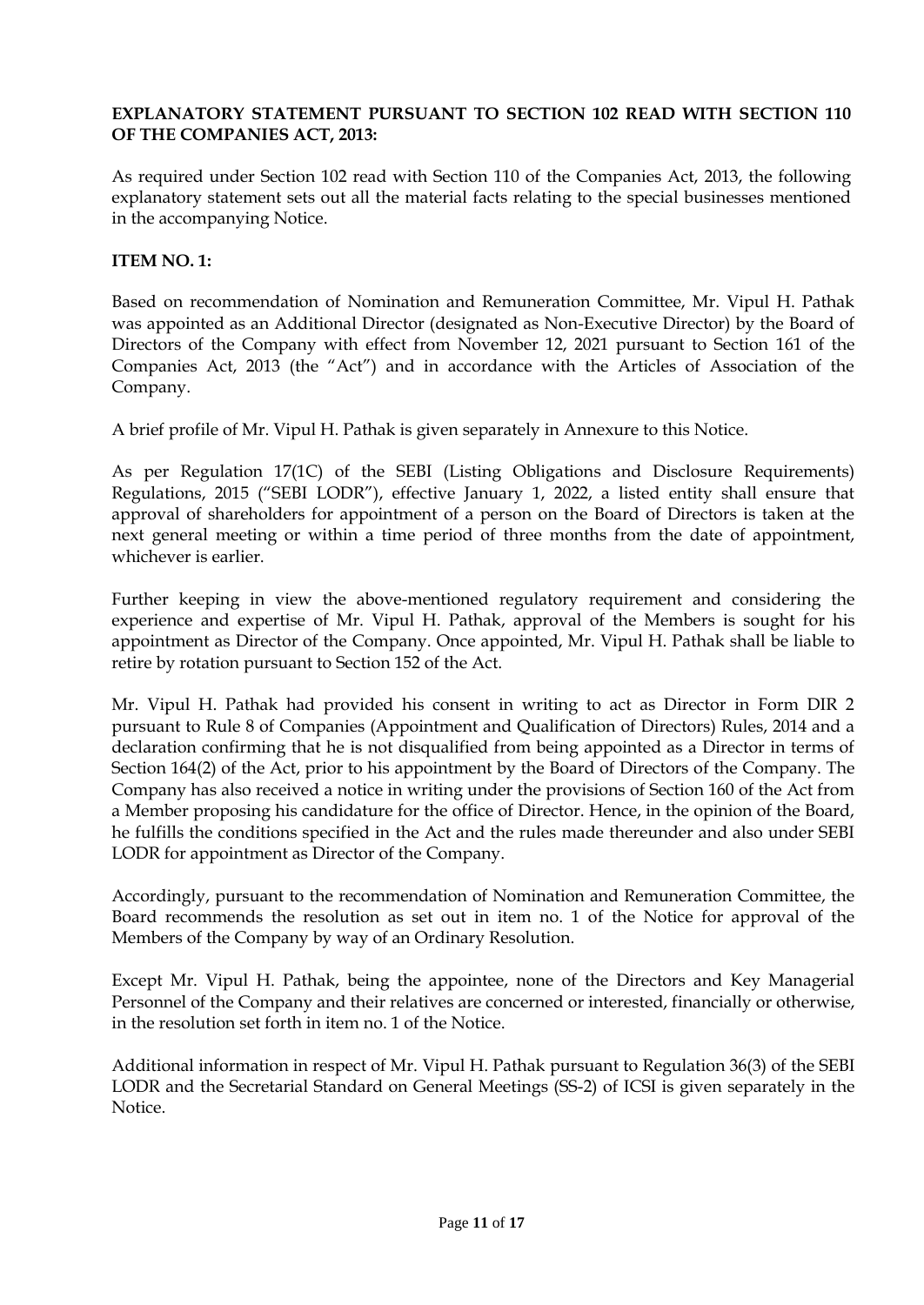#### **ITEM NO. 2:**

Pursuant to Section 196, 197 read with Schedule V of the Companies Act, 2013, on recommendation of Nomination and Remuneration Committee, the Board of Directors of the Company at it's meeting held on 12.11.2021 has appointed Mr. Vipul H. Pathak as a Whole-time Director of the Company subject to approval of Members. Details of Mr. Vipul H. Pathak are provided in the "Annexure" to the Notice, pursuant to the provisions of the Securities and Exchange Board of India (Listing Obligations and Disclosure Requirements) Regulations, 2015 ("Listing Regulations") and pursuant to Secretarial Standard on General Meetings issued by the Institute of Company Secretaries of India.

Summary of the terms of appointment of Mr. Vipul H. Pathak as Whole-time Director of the Company is mentioned below:

| $1.0\,$                                                       | Period of appointment                | $\mathbb{R}^{\mathbb{Z}}$ | 5 (five) years effective from 12.11.2021                                                                                                        |
|---------------------------------------------------------------|--------------------------------------|---------------------------|-------------------------------------------------------------------------------------------------------------------------------------------------|
| 2.0                                                           | Nature of duties                     |                           | As assigned by the Chairman of the<br>Company from time to time                                                                                 |
| 2.1                                                           | Title                                | $\ddot{\cdot}$            | WHOLE-TIME DIRECTOR AND CHIEF<br><b>FINANCIAL OFFICER</b>                                                                                       |
| 3.0<br>3.1                                                    | Remuneration:<br><b>Basic Salary</b> |                           | Rs. 36,000.00 per month in the scale of Rs.<br>36,000.00-1000.00-41,000.00 with future<br>increments due on 1ST April every year<br>thereafter. |
| 3.2                                                           | Special Allowance                    | $\ddot{\phantom{0}}$      | Rs. 30,000.00 per month                                                                                                                         |
| 3.3                                                           | House Rent Allowance                 |                           | Rs. 10,000.00 per month                                                                                                                         |
| 3.4                                                           | <b>Sitting Fees</b>                  |                           | Sitting fees will be paid for attending<br>Committee<br>Board<br>and<br>meetings<br>as<br>applicable to the other Directors                     |
| 3.5                                                           | Perquisites and benefits             | $\ddot{\cdot}$            | In addition to the salary and commission,<br>perquisites in respect of the following will<br>be allowed.                                        |
| <b>CATEGORY A:</b>                                            |                                      |                           |                                                                                                                                                 |
| Rs. 10,000.00 per month<br>Conveyance<br>allowance            |                                      |                           |                                                                                                                                                 |
| Medical allowance<br>Rs. 5,000.00 per month<br>$\ddot{\cdot}$ |                                      |                           |                                                                                                                                                 |

#### **OTHER ALLOWANCES & BENEFITS:**

As applicable to other executives/staff of the Company

Approval of members is sought for appointment of Mr. Vipul H. Pathak as a Whole-time Director for a period of 5 years w.e.f. 12.11.2021 with a remuneration as mentioned in the above resolution.

The Board recommends the members to pass the above resolution as set out at Item no. 2 of this notice as an ordinary resolution.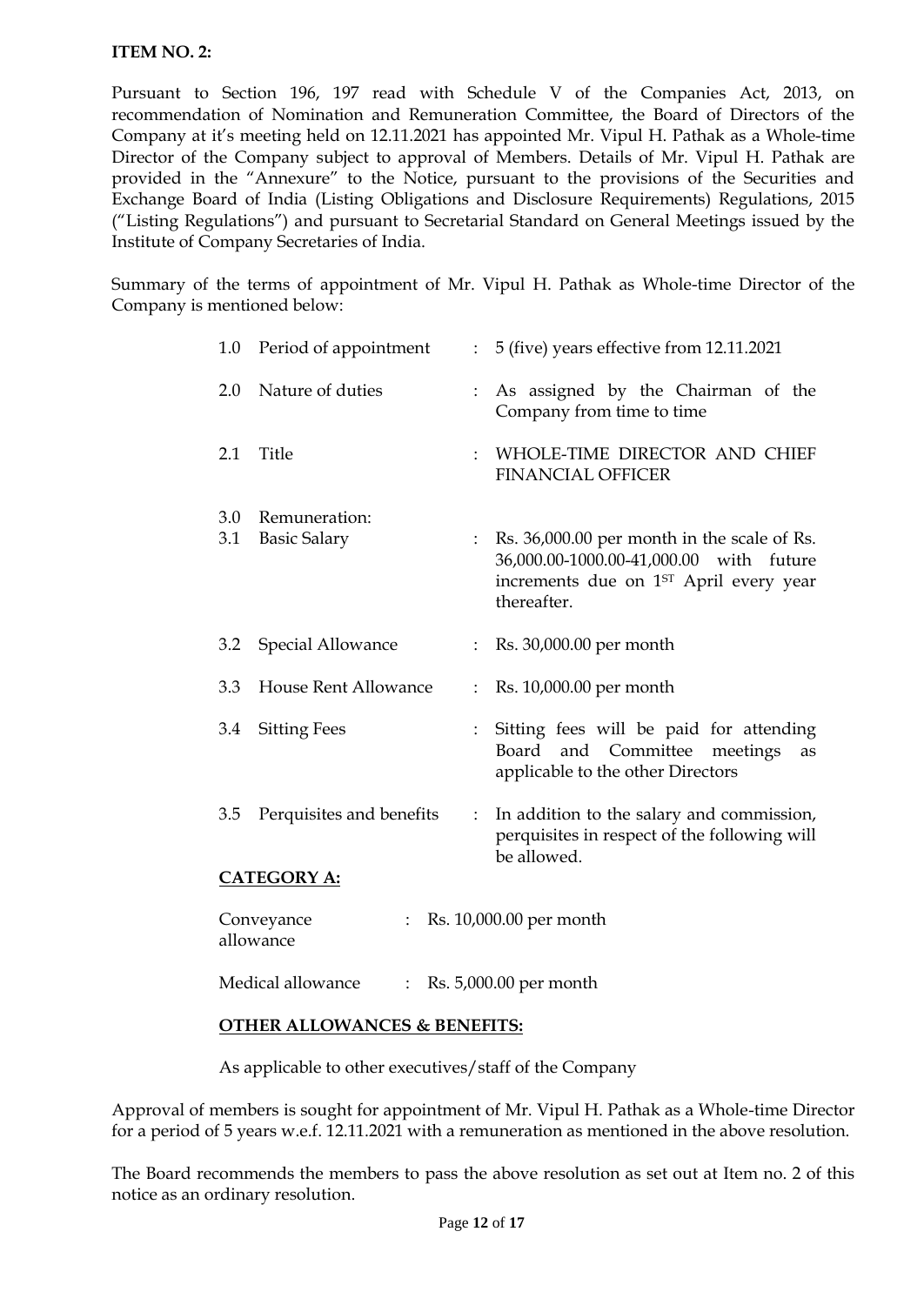Except Mr. Vipul H. Pathak, none of the Directors and Key Managerial Personnel of the Company and their relatives are concerned or interested, financially or otherwise, in the resolution set forth in item no. 2 of the Notice.

### **ITEM NO. 3**

Mr. Suketu Nareshbhai Shah (DIN: 07211283) was appointed as an Additional Independent Director by the Board of Directors of the Company for a period of five years.

The Company has also received a declaration of independence from Mr. Suketu Nareshbhai Shah fulfils the conditions as set out in Section 149(6) read with Schedule IV of the Companies Act, 2013 and Regulation 16(1)(b) of the Securities and Exchange Board of India (Listing Obligations and Disclosure Requirements) Regulations, 2015, and also received recommendation from Nomination and Remuneration Committee of the Company and also received notice in writing under Section 160(1) of the Companies Act, 2013 from a member of the Company proposing his candidature for office of Director of the Company and who is eligible for appointment as Non-Executive Independent Director. Mr. Suketu Nareshbhai Shah is also eligible for appointment as director in terms of provisions of Section 164 of the Companies Act, 2013 and has also given his consent to act as Director of the Company.

Regulation 25 (2A) of the SEBI LODR, 2015 provides that the appointment, re-appointment or removal of an independent director of a listed entity, shall be subject to the approval of shareholders by way of a special resolution.

A brief profile of Mr. Suketu Nareshbhai Shah is given separately in Annexure to this Notice.

Except Mr. Suketu Nareshbhai Shah being the appointee, none of the Directors or Key Managerial Personnel of the Company or their relatives is concerned or interested, financially or otherwise, in the resolution set out at Item No. 3 of the Notice. The Board recommends the Special Resolution set out at Item No. 3 for the approval of Members.

#### **ITEM NO. 4**

The Company was in receipt of requests from (i) Mr. Mehul Bipin Tamboli (ii) Mrs. Julie Mehul Tamboli (iii) Ms. Anushri Mehulbhai Tamboli and (iv) Mr. P. A. Subramanian, Part of Promoters of the Company, for reclassification from Promoter category to Public category under Regulation 31A (2) & (3) of SEBI (Listing Obligations and Disclosure Requirements) Regulations, 2015 ("Listing Regulations, 2015").

Pursuant to procedure under Regulation 31(A) SEBI (Listing Obligations and Disclosure Requirements) Regulations, 2015 and due to family arrangement and other reasons as declared by the respective promoters / relatives of promoters seeking reclassification are now no more associated with Tamboli Capital Ltd. It may be noted that they are neither involved in the management of Tamboli Capital Limited nor hold controlling stake in Tamboli Capital Limited.

The above referred shareholders do not directly or indirectly, exercise control, over the affairs of the Company. They do not hold more than ten percent of the total voting rights in the Company. They also do not have any special rights through formal or informal arrangements with the Company or Promoters or any person in the Promoter Group. They will not represent on the Board of Directors of the Company either themselves or on behalf or through a nominee director and also will not act as Key Managerial Person in the Company for a period of 3 years from the date of such re-classification.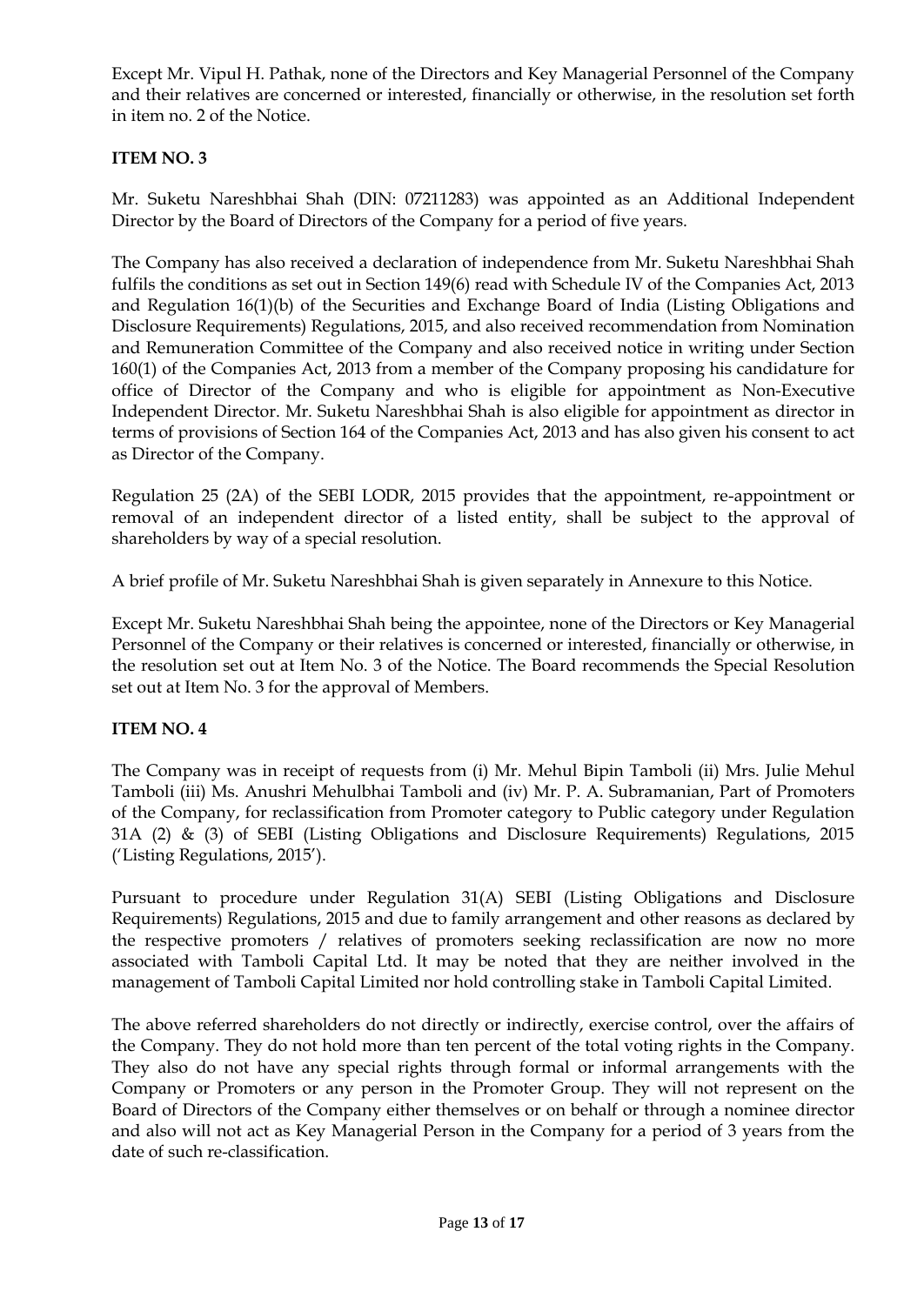The Shareholders are further informed, that the Company:-

- i. is compliant with the requirement of minimum public shareholding as required under regulation 38 of the Listing Regulations, 2015;
- ii. equity shares were not suspended by the stock exchanges from trading;
- iii. does not have any outstanding dues to the Board, the Stock Exchanges or to the Depositories;

Further, the promoter seeking re-classification and persons related to the promoter seeking reclassification, shall not cast vote, to approve such reclassification.

Post approval from the Shareholders, the Company will file necessary application with the BSE Limited for the re-classification from "Promoter and Promoter Group" category to "Public" category.

The Board of Directors of the Company ("Board") considered, analyzed and deliberated over such request and they have approved the aforesaid request in their Board Meeting, which was held on Saturday,  $7<sup>th</sup>$  May, 2022, subject to the approval of shareholders of the Company & any other Statutory Authority, in this regard, which inter-alia include BSE Limited. Accordingly, the approval of shareholders of the Company is being sought on same.

The Board recommends the Ordinary Resolution set out at Item No. 4 for the approval of Members.

None of the Directors, Key Managerial Personnel and relatives thereof other than Mr. Vaibhav Bipin Tamboli, Mr. Mehul Bipin Tamboli, Mrs. Julie Mehul Tamboli, Ms. Anushri Mehulbhai Tamboli and Mr. P. A. Subramanian and their relatives, has any concern or interest, financial or otherwise, in the resolution.

> By order of Board of Directors **For Tamboli Capital Limited**

**Sd/- (Vaibhav Tamboli) Whole-time Director & CEO DIN: 00146081**

**Date: 7th May, 2022 Place: Bhavnagar**

**Registered Office:** Mahavir Palace 8-A, Kalubha Road, Bhavnagar – 364001.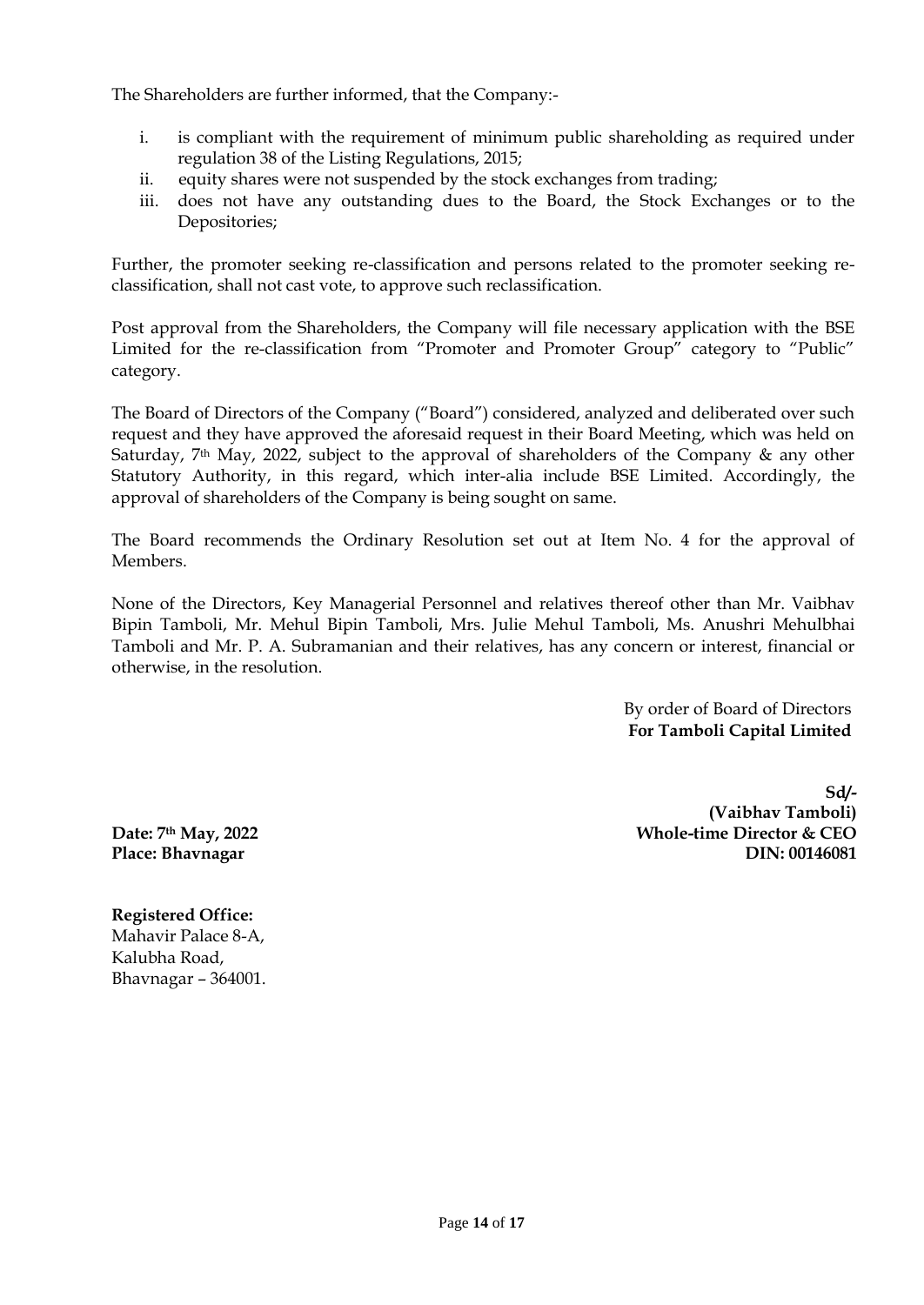**Additional Information as required to be disclosed under Regulation 36 of SEBI (Listing Obligations and Disclosure Requirements) Regulations, 2015 and Secretarial Standard on General Meetings (SS-2) regarding the Directors proposed to be appointed/re-appointed:**

| Name of the Director                                      | Mr. Vipul H. Pathak            | Mr. Suketu Shah                        |
|-----------------------------------------------------------|--------------------------------|----------------------------------------|
| <b>DIN</b> of Director                                    | 09391337                       | 07211283                               |
| Date of Birth                                             | 10/07/1971                     | 04/03/1973                             |
| Age                                                       | 50 years                       | 49 years                               |
| Qualification                                             | <b>Commerce Graduate</b>       | Chartered<br>Accountant,<br>Cost       |
|                                                           |                                | Works<br>Accountant<br>&<br>and        |
|                                                           |                                | <b>Company Secretary</b>               |
| Experience                                                | 25 Years                       | 27 Years                               |
| Date of first appointment                                 | 12.11.2021                     | 25.03.2022                             |
| on the Board of Directors                                 |                                |                                        |
| Relationship with other                                   | $\frac{1}{2}$                  |                                        |
| Directors, Manager and                                    |                                |                                        |
| Other Key Managerial                                      |                                |                                        |
| Personnel of the Company                                  |                                |                                        |
| Expertise<br>in<br>specific                               | 1. Finance                     | 1. Business and Financial              |
| functional Area                                           | 2. Accounting                  | Consulting                             |
|                                                           | 3. Statutory                   | 2. Capital Market Advisory             |
|                                                           | 4. Commercial                  | 3. Financial Due Diligence             |
|                                                           |                                | Reviews.                               |
|                                                           |                                | 4. Mergers and Acquisitions            |
| <b>Brief</b><br>of<br>the<br>Resume                       | As mentioned in Annexure<br>to | As mentioned in Annexure to            |
| Director                                                  | Notice                         | Notice                                 |
|                                                           |                                |                                        |
| Names of listed entities in                               | Tamboli Capital Limited        | Tamboli Capital Limited                |
| which<br>holds<br>person                                  |                                |                                        |
| Directorship<br>and<br>the                                |                                |                                        |
| membership<br>of<br>the                                   |                                |                                        |
| committees of the Board                                   |                                |                                        |
| Listed entities from which                                | $\overline{\phantom{0}}$       | Nuvoco<br><b>Vistas</b><br>Corporation |
| the person has resigned in                                |                                | Limited                                |
| the past three years                                      |                                |                                        |
| Other<br>Directorships,                                   | $\blacksquare$                 | Tamboli Castings Limited               |
| Membership/                                               |                                |                                        |
| Chairmanship<br>of Committees of other                    |                                |                                        |
| <b>Boards</b>                                             |                                |                                        |
|                                                           |                                |                                        |
| Disclosure of relationships<br>between Directors inter-se |                                |                                        |
| Number of shares held in                                  | 1000                           |                                        |
| the Company as on date                                    |                                | $\overline{\phantom{a}}$               |
| of this Notice.                                           |                                |                                        |
| Details of remuneration                                   | Rs. 8,08,064/- P.A.            | $\overline{\phantom{a}}$               |
| last drawn                                                |                                |                                        |
|                                                           |                                |                                        |
| Details of remuneration                                   | Rs. 10,92,000/- P.A.           | $\overline{\phantom{a}}$               |
| sought to be paid                                         |                                |                                        |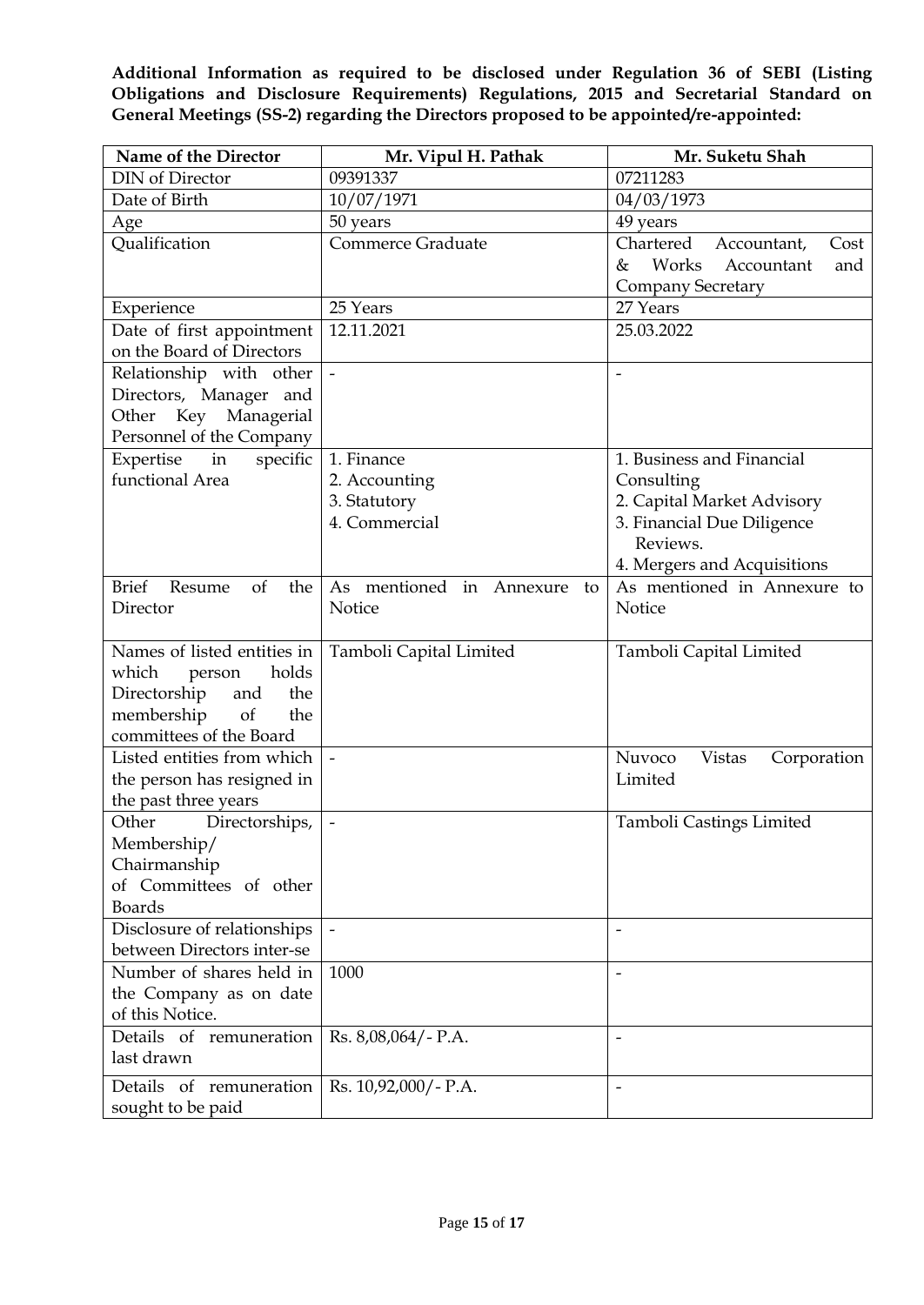|                                       | Terms and conditions of   Whole Time Director appointed for | Independent Director appointed      |
|---------------------------------------|-------------------------------------------------------------|-------------------------------------|
| appointment<br>or                     | from 12.11.2021<br>$re-$ 5 years<br>to                      | for $5$ years from $25.03.2022$ to  |
| appointment.                          | 11.11.2026, liable to retire<br>$\rm{bv}$                   | 24.03.2027, not liable to retire by |
|                                       | rotation.                                                   | rotation.                           |
| Number<br><sub>of</sub><br>Board      | $2$ (Two)                                                   |                                     |
| Meetings attended during              |                                                             |                                     |
| the year.                             |                                                             |                                     |
| <i>Iustification</i><br>for $\vert$ - |                                                             | Mr. Suketu Shah is a qualified      |
| appointment and skills                |                                                             | Chartered Accountant, Cost &        |
| and capabilities required             |                                                             | Works<br>Accountant<br>and          |
| for the role and the                  |                                                             | Company Secretary. He has a         |
| manner in which the                   |                                                             | rich experience of over 27 years,   |
| proposed person meets                 |                                                             | which justifies his appointment     |
| such requirements<br>as               |                                                             | as an Independent Director of       |
| <b>Independent Director</b>           |                                                             | the Company                         |